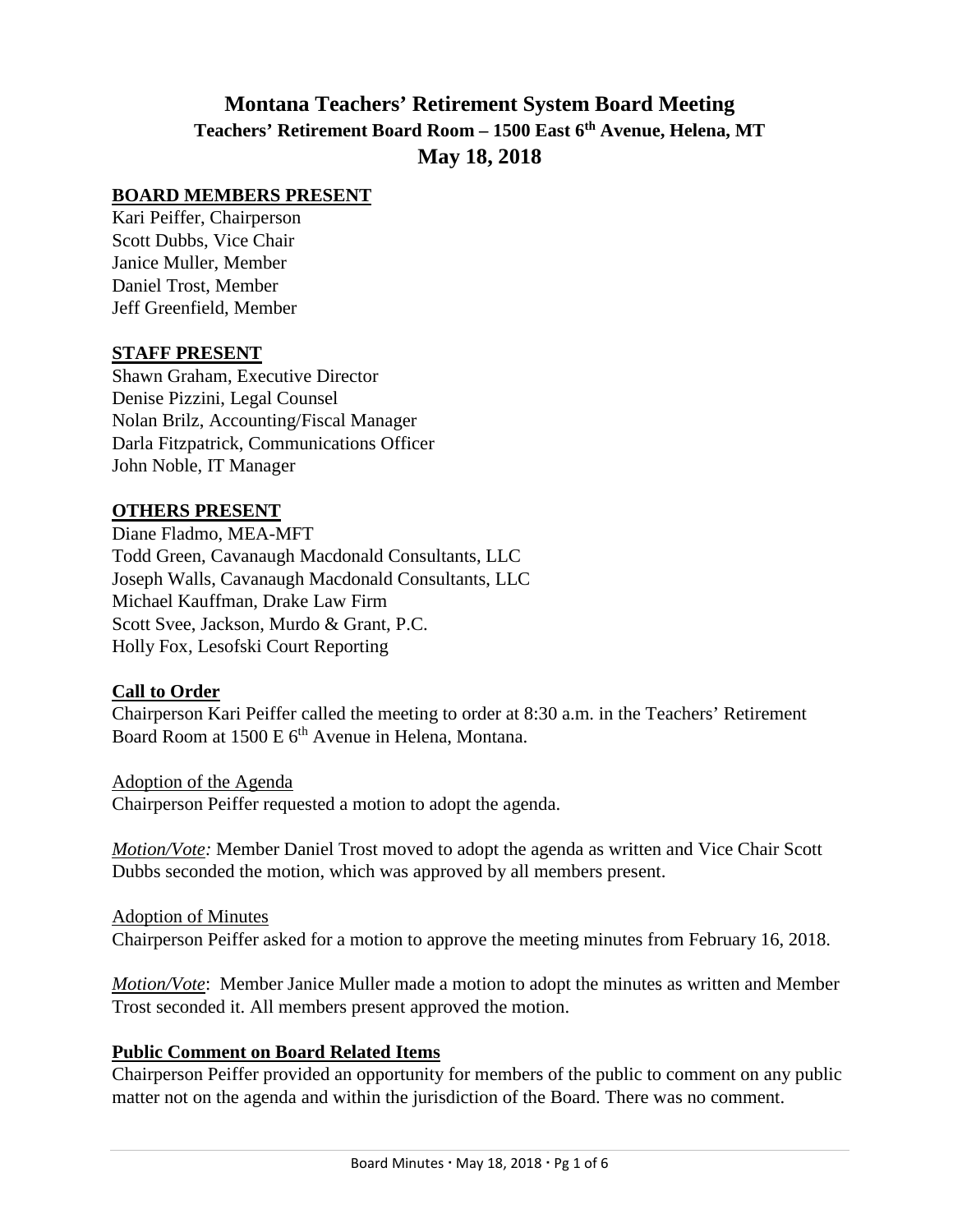# **Actuarial Experience Study**

Todd Green and Joseph Walls presented the results of Cavanaugh Macdonald's recent experience study to members of the Board. Experience studies are conducted every four years using TRS data for the preceding five years. Demographic and economic assumptions are used to measure and budget the retirement system's future costs.

The experience study examined data for the five-year period ending July 1, 2017, comparing what actually occurred with what was expected to occur. Demographic factors include rates of retirement, mortality, and withdrawals among TRS members during the review period. For example, fewer full-time teachers withdrew from the system than anticipated, but more part-time teachers withdrew from the system than anticipated. There were more deaths than anticipated, and fewer members took the early retirement option than expected. Due to differences in eligibility, TRS Tier 2 members cannot retire as early as Tier 1 members. Because the eligible age for Social Security benefits also is increasing, TRS probably will continue to see members waiting longer to retire.

Mr. Green then reviewed some economic factors considered in an experience study. He reported that the assumed rates of return on investments continue to edge downward for retirement plans nationwide, partly due to low inflation since the 2008 recession. Low inflation also contributes to low wage growth. With Montana schools continuing to face budget cuts, many use health insurance and other benefits instead of salary increases to attract and retain teachers. Current economic forecasts and the bond market suggest inflation will remain low.

Cavanaugh Macdonald uses the amortization method to predict future costs. TRS is funded on a percentage of payroll, which means lower-than-expected wage growth increases the predicted amortization period. Under current assumptions, the system is 70.49% funded and will amortize in 22 years. Under the new assumptions, the funded status would be 68.39% with an amortization period of 29 years, which is still within the 30 years allowed in statute.

Mr. Green reviewed Cavanaugh Macdonald's recommended changes to actuarial assumptions and answered a number of questions from members of the Board.

*Motion/Vote*: Member Jeff Greenfield made a motion to:

- o Accept all recommended changes to economic assumptions, including a reduction in the expected rate of return on investments from 7.75% to 7.50%;
- o Accept all recommended changes to demographic assumptions; and
- o Accept the recommendation to reduce the payroll growth assumption from 4.00% to 3.25%, but reject the recommendation to further reduce it by 0.10% each year for ten years until the payroll growth assumption is 2.25%.

Member Trost seconded the motion, and it was approved by all members present.

Public Comment There was no comment.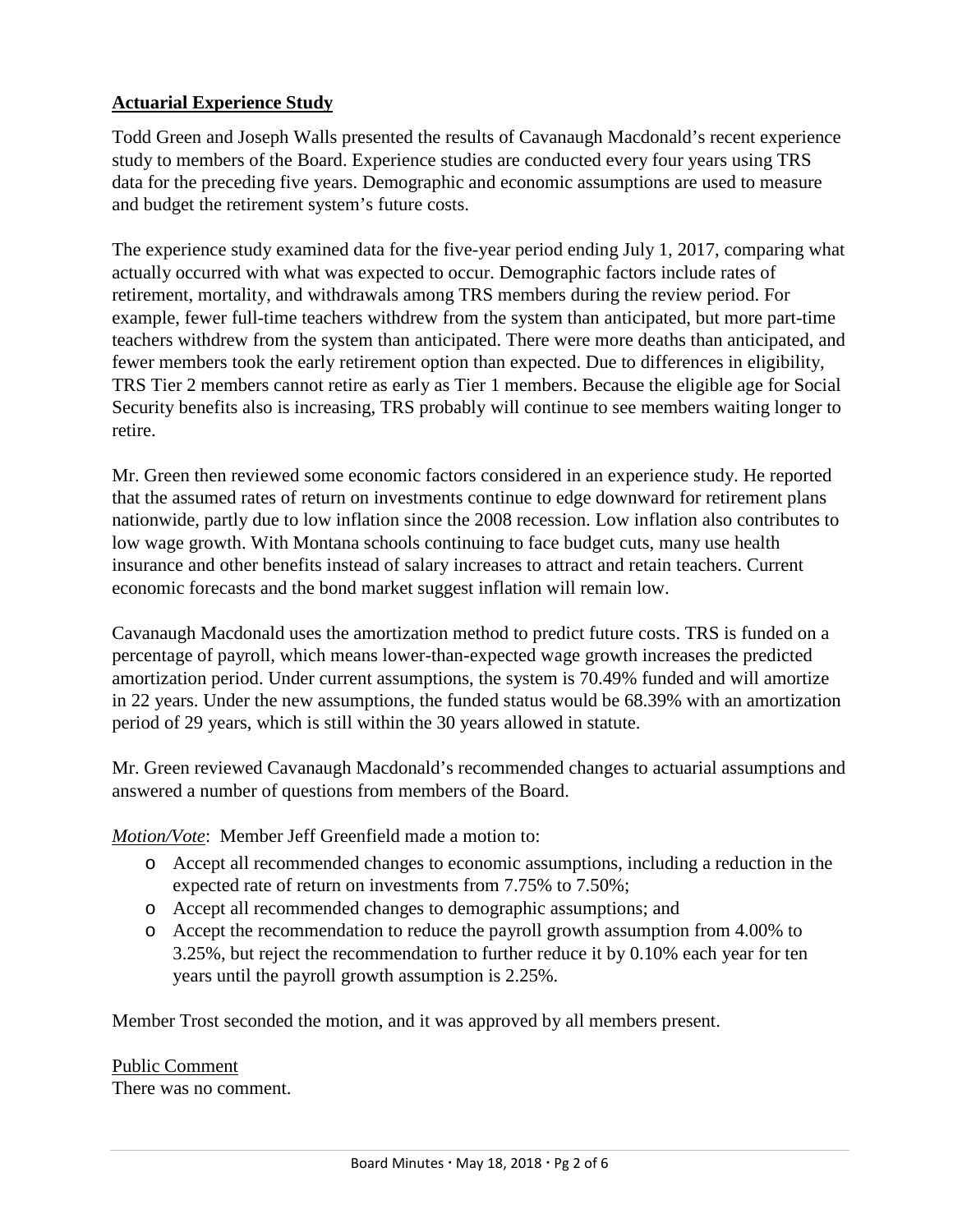# **Disability Applications**

#### *Closed Meeting*

Executive Session to Discuss Disability Applications

At 10:18 a.m. the meeting was closed to the public for review of applications for disability retirement benefits, since the applicants' right to privacy clearly exceeds the merits of public disclosure. Mr. Graham presented four submissions and the meeting was reopened at 10:35 a.m.

#### *Open Meeting*

Applications for Disability Retirement Benefits

Chairperson Peiffer requested a motion on the disability application for C.A.

*Motion/Vote:* Member Trost moved to approve the disability application, Member Muller seconded it and all members present voted in favor.

Chairperson Peiffer requested a motion on the disability application for K.M.

*Motion/Vote:* Member Dubbs moved to approve the disability application, Member Muller seconded it and all members present voted in favor.

Chairperson Peiffer requested a motion on the disability application for J.R.

*Motion/Vote:* Member Muller moved to approve the disability application. Member Trost seconded it and all members present voted in favor.

Chairperson Peiffer requested a motion on the disability application for J.W.

*Motion/Vote:* Member Greenfield moved to approve the disability application. Member Dubbs seconded it and all members present voted in favor.

Public Comment There was no comment.

#### **Administrative Business**

#### Investment Report

Member Greenfield reported that Board of Investments (BOI) Executive Director David Ewer is retiring and interviews for a new director are being scheduled. He provided the latest BOI "snapshot" document of TRS performance and summarized other BOI business items, one of which is a proposal to transfer of some real property from the retirement systems' Consolidated Asset Pension Pool (CAPP) to another trust fund. This topic will be on the next BOI agenda.

#### YTD Financial Statements and Budget Reports

Accounting/Fiscal Manager Nolan Brilz reviewed the budget report with members of the Board. Strong recent returns resulted in total investment gains since the last report. The operating budget should show a surplus for FY2018 due to lower-than-anticipated costs in the Personal Services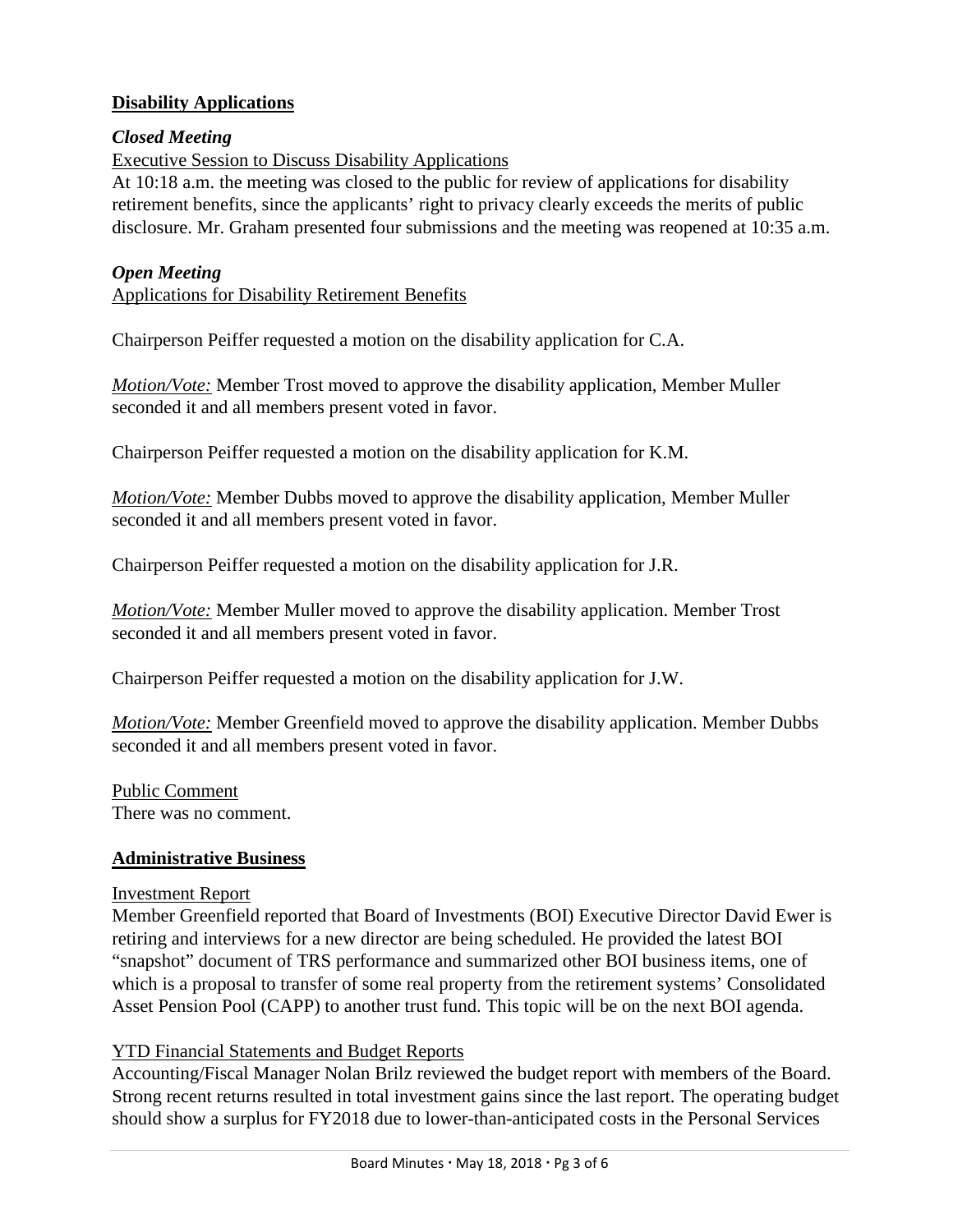category. Mr. Brilz and Mr. Graham briefly reviewed some factors affecting the M-Trust project schedule and budget, which will be discussed in more detail later in this meeting.

## Personnel Committee Report

Chairperson Peiffer and Member Muller discussed the new TRS pay plan policy recently with Mr. Graham and Deputy Director Tammy Rau. The goal of the new plan is to bring TRS salaries closer to market to help attract and retain quality staff. Mr. Graham said each agency's pay plan must be approved by the State Human Resources Division, and that has been done. TRS's new pay plan replaces "step and ladder" career progression criteria with performance-based criteria. If approved by the Board, the pay plan will spread salary increases for eligible employees over the next two years, adopting the 2016 market for FY 2019 and the 2018 market for FY 2020.

## Budget Committee Report

Members Daniel Chamberlin (absent) and Daniel Trost recently had reviewed the TRS budget with Mr. Brilz and had no concerns. Some of the largest budget increases are outside TRS's control, such as rates charged by the State Information Technology Services Division. Member Trost said they are pleased that TRS spends only about half the amount allowed by state law.

Mr. Graham directed members to the FY 2019 budget justification sheet, which includes certain increases such as for the new pay plan and the renegotiated maintenance contract for Alfred Munksgard & Associates. These budget items will be voted on later in the meeting.

## Tentative Meeting Dates

Upcoming 2018 meeting dates are August 3, October 5, and December 7. There were no changes.

Public comment There was no comment.

## Interest Rate Credited to Member Accounts

The TRS board annually sets the interest rate paid on member accounts as required by statute. Mr. Graham explained that TRS historically has used the STIP (Short-term Investment Pool) rate and he provided justification for the recommendation to increase the rate to 1.40% effective July 1, 2018. Chief Legal Counsel Denise Pizzini clarified that TRS credits interest monthly.

*Motion/Vote:* Vice Chair Dubbs moved to increase the interest rate credited to member accounts from 0.75% to 1.40% as recommended. Member Trost seconded the motion and it was approved by all members present.

## Renewal of Contracted Services Agreements

Mr. Graham and Ms. Pizzini discussed renewal rates for the annual contract with Ice Miller, TRS's tax counsel, and for the amended contract with Alfred Munksgard & Associates (AMA) for M-Trust maintenance services. The higher rate for the AMA contract would apply for 36 months effective July 1, 2018.

# *Motion/Vote:*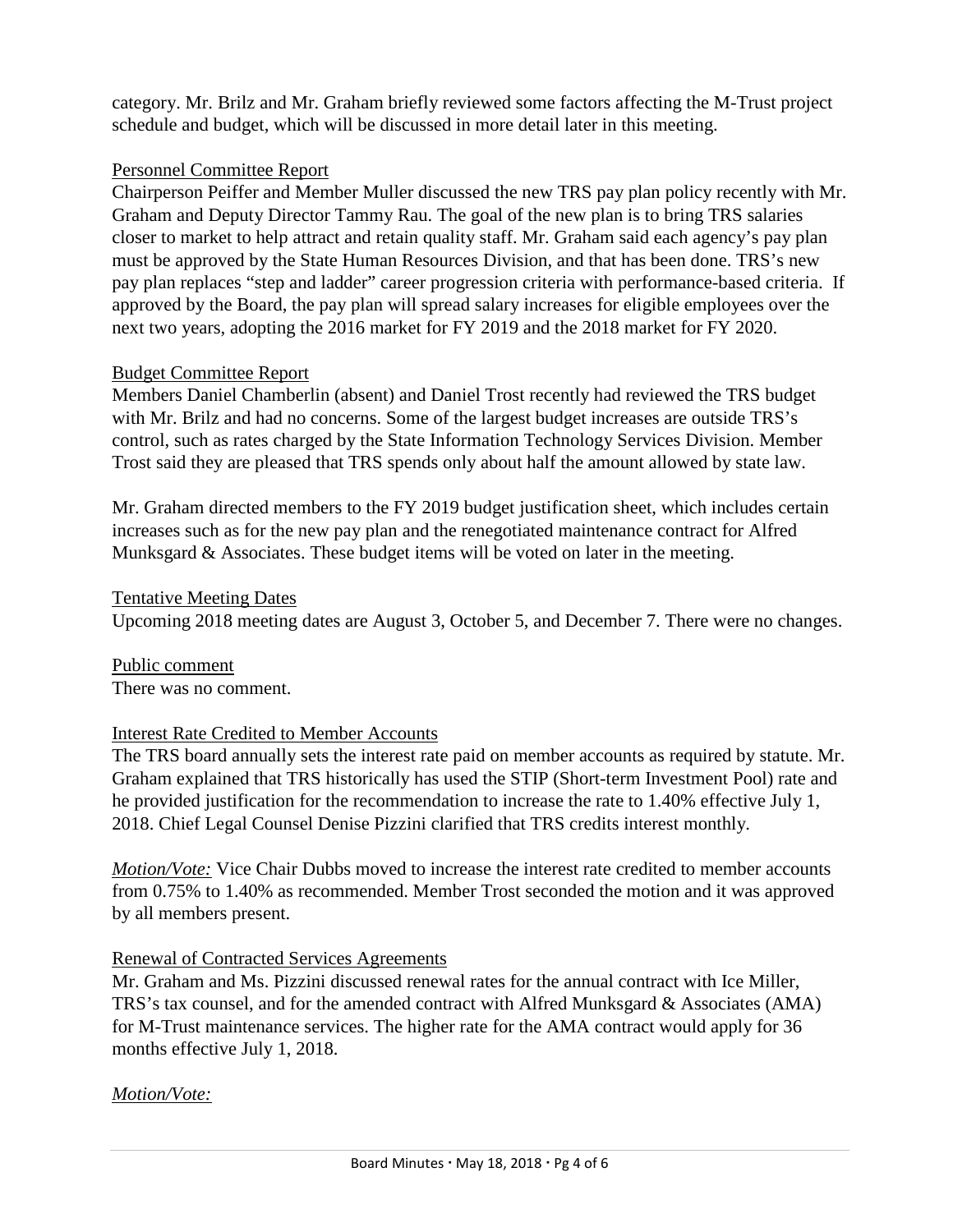- o Member Greenfield made a motion to approve the Ice Miller contract, which was seconded by Member Muller and approved by all members present.
- $\circ$  Member Trost moved to approve the amended contract with Alfred Munksgard & Associates. Vice Chair Dubbs seconded it, and it was approved by all members present.

## Out-of-State Travel Requests

Two upcoming events provide training opportunities for Board and staff members:

- o NCTR Trustee Workshop in July for up to four Board members
- o NCTR Annual Conference in October for up to four Board and staff members

*Motion/Vote*: Vice Chair Dubbs moved to approve both requests for out-of-state travel for the number of attendees listed. Member Greenfield seconded the motion and it was approved by all members present.

# TRS Pay Plan Policy

*Motion/Vote*: Member Greenfield moved to approve the new TRS pay plan policy discussed earlier and Member Trost seconded it. The motion was approved by all members present.

# FY 2019 TRS Budget Request/Justification

*Motion/Vote*: Vice Chair Dubbs moved to approve the FY 2019 TRS budget request. Member Muller seconded the motion and it was approved by all members present.

## Next Meeting Date

The next meeting is scheduled for August 3, 2018.

# **Executive Director's Report**

## 2019 Legislative Concepts

Mr. Graham and Ms. Pizzini provided an update on legislation they are drafting for the 2019 session. Beneficiary provisions currently appear in multiple places in statute and TRS will clarify and consolidate those in TRS law. In addition, TRS will amend statute to clarify its treatment of certain kinds of trusts. When benefits become payable to a Trust beneficiary, TRS policy currently allows only a lump-sum payment since a trust does not have a lifespan. However, a Special Needs Trust can be established to provide financial support for the lifetime of a specific person, and TRS will establish guidelines for making payment under those circumstances.

Members of the Board agreed that TRS should once again request an increase in supplemental contributions from the Montana University System, as their current supplemental rate of 4.72% is insufficient to amortize TRS's past service liability by July 1, 2033 as required in statute.

## Staff Update

Mr. Graham reported that TRS is still fully staffed and there are no official pending retirements. He presented an alternative work schedule that allows flexibility for staff during the summer months while ensuring full coverage for TRS members who call or visit the office.